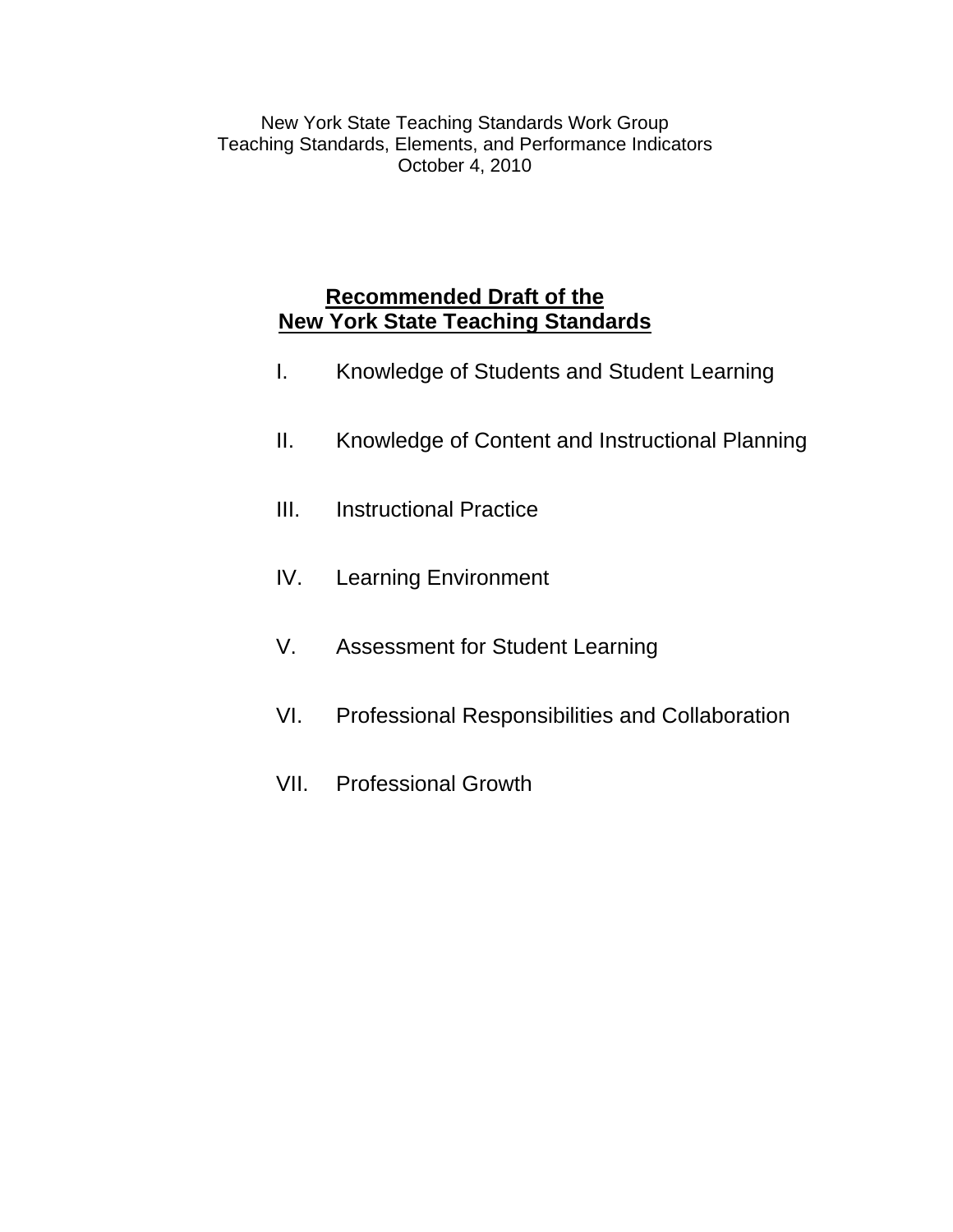## **Standard I: Knowledge of Students and Student Learning**

#### **Teachers acquire knowledge of each student and demonstrate knowledge of student development and learning to promote achievement for all students.**

• Element I.1:

 Teachers demonstrate knowledge of child and adolescent development, including students' cognitive, language, social, emotional, and physical developmental levels.

### Performance Indicators:

- a. Teachers describe orally or in writing an understanding of the developmental characteristics of their students.
- b. Teachers create developmentally appropriate lessons that address student learning differences and needs.
- c. Teachers implement lessons and modify instruction based upon student developmental needs.
- Element I.2:

Teachers demonstrate knowledge of current research in learning and language acquisition theories and processes.

- a. Teachers design lesson plans and adjust instruction to include a variety of strategies that support the learning needs of each student.
- b. Teachers design lesson plans and adjust instruction to include a variety of strategies that support the language acquisition needs of each student.
- c. Teachers explain their instructional decisions citing current research.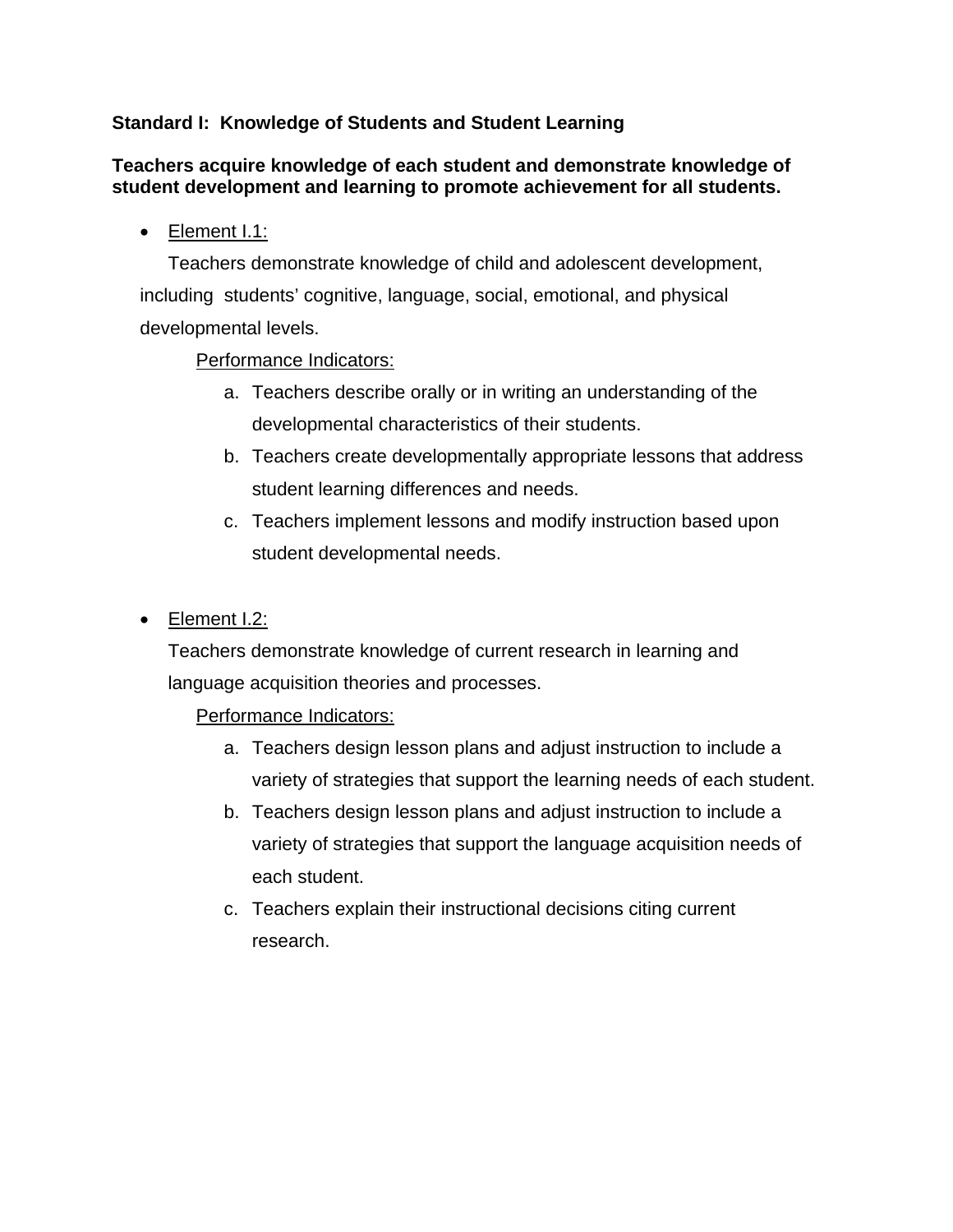## • Element I.3:

Teachers demonstrate knowledge of and are responsive to diverse learning needs, strengths, interests, and experiences of all students.

Performance Indicators:

- a. Teachers vary and modify instruction to meet the diverse learning needs of each student.
- b. Teachers create, deliver, and adapt instruction to address each student's strengths, interests, and experiences.
- Element I.4:

Teachers acquire knowledge of individual students from students, families, guardians, and/or caregivers to enhance student learning.

- a. Teachers communicate directly with each student's parents, guardians, and/or caregivers.
- b. Teachers use a variety of techniques to accommodate the communication needs of each student's parents, guardians, and/or caregivers.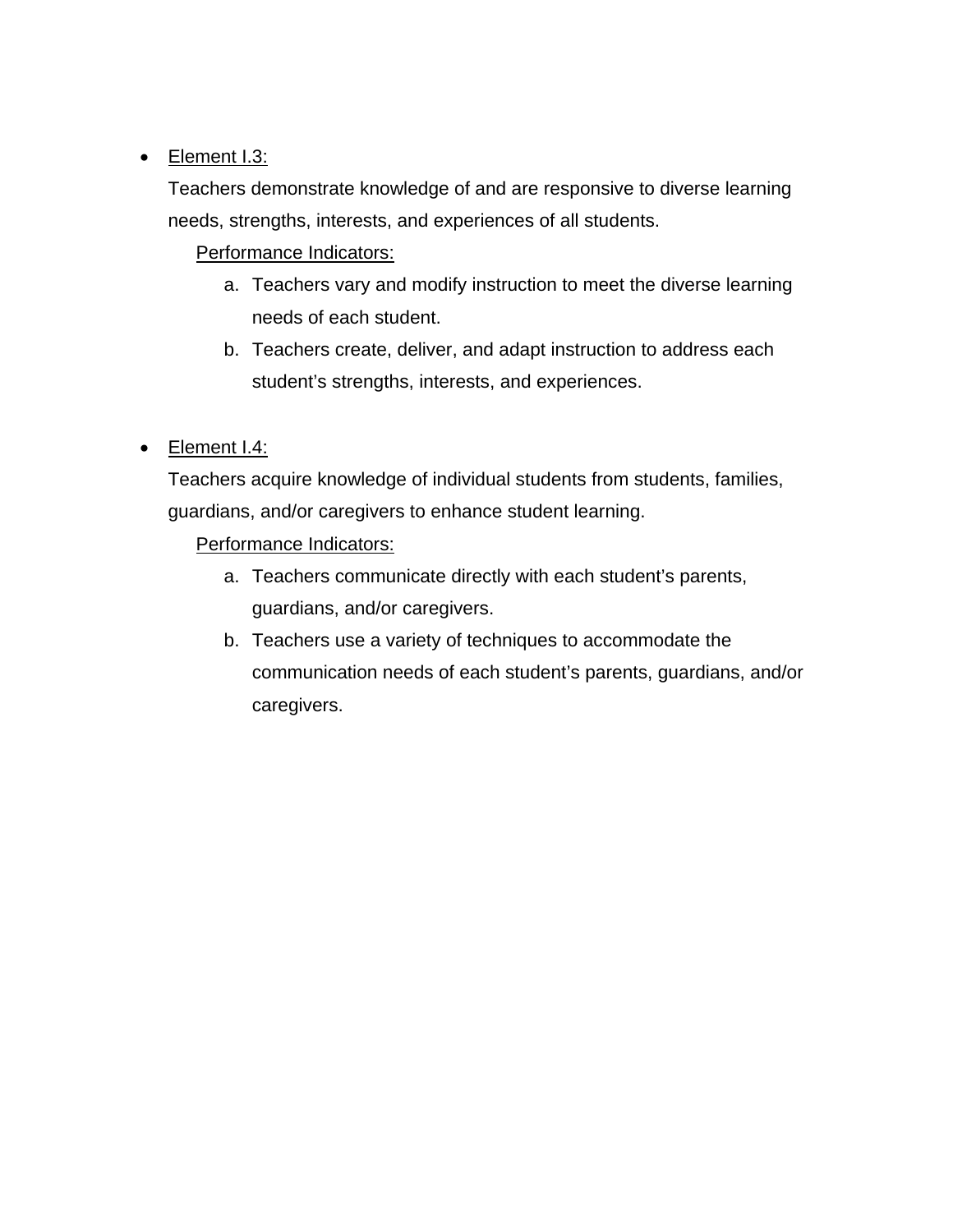## • Element I.5:

Teachers demonstrate knowledge of and are responsive to the economic, social, cultural, linguistic, family, and community factors that influence their students' learning.

## Performance Indicators:

- a. Teachers incorporate a knowledge and understanding of the school community when planning and implementing instruction.
- b. Teachers incorporate an understanding of their students' strengths and limitations and the environmental factors that influence their students' learning.
- c. Teachers attend to individual students' personal and family experiences by incorporating multiple perspectives when discussing content.

## Element I.6:

Teachers demonstrate knowledge and understanding of technological and information literacy and how they affect student learning.

- a. Teachers use technological tools and a variety of communication strategies to engage each student.
- b. Teachers assist students to become knowledgeable and critical consumers and users of quality information.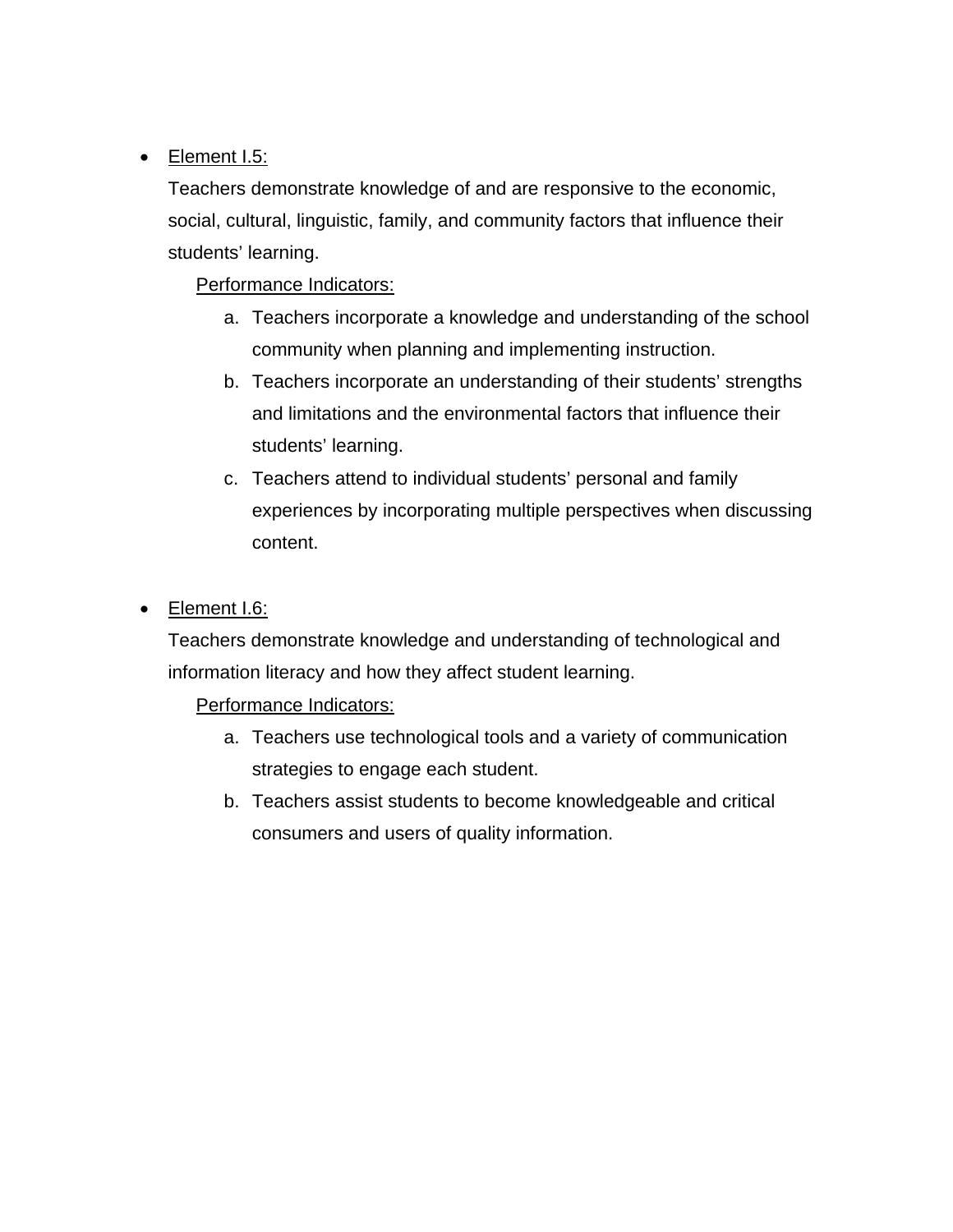## **Standard II: Knowledge of Content and Instructional Planning**

### **Teachers know the content they are responsible for teaching and plan instruction that ensures growth and achievement for all students.**

• Element II.1

Teachers demonstrate knowledge of the content they teach, including relationships among central concepts, tools of inquiry, [and] structures and current developments within their discipline(s).

- a. Teachers incorporate key concepts during instruction through the use of multiple representations and explanations.
- b. Teachers engage students to use key disciplinary language with comprehension through instruction.
- c. Teachers demonstrate the effective use of current developments in pedagogy and content.
- d. Teachers design learning experiences that foster student understanding of key disciplinary themes.
- e. Teachers demonstrate knowledge of the learning standards and their application throughout their instruction and practice.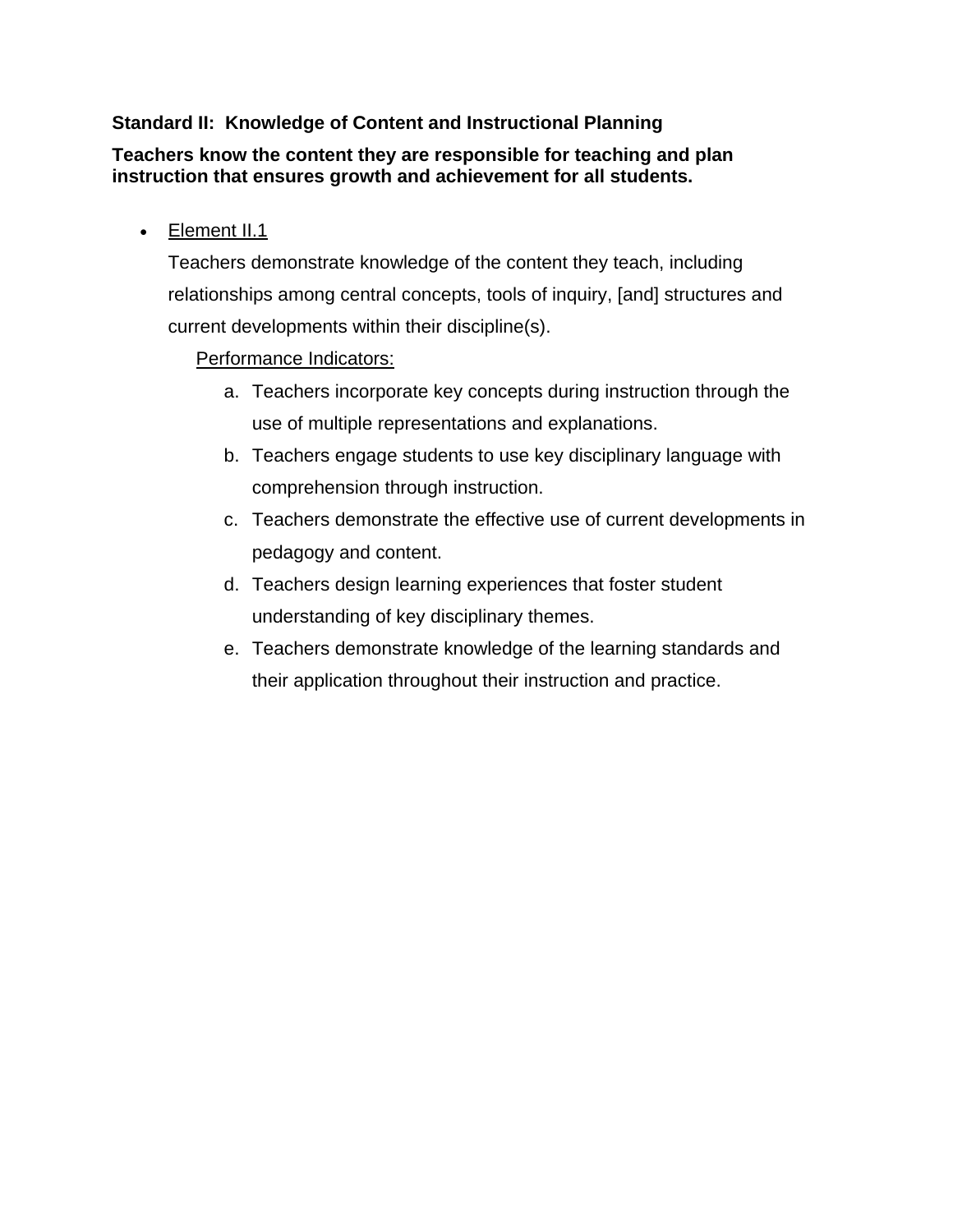## • Element II.2

Teachers understand how to connect concepts across disciplines and engage learners in critical and innovative thinking and collaborative problem solving related to real world contexts.

Performance Indicators:

- a. Teachers facilitate students' ability to develop diverse social and cultural perspectives.
- b. Teachers incorporate perspectives from varied disciplines and interdisciplinary skills in their instruction.
- c. Teachers provide opportunities for students to engage in individual and collaborative critical thinking and problem solving.
- d. Teachers model and encourage effective use of interpersonal communication skills to build student capacity for collaboration.
- e. Teachers create opportunities for students to apply disciplinary and cross disciplinary knowledge to personal experiences and real world problems.
- Element II.3

Teachers use a broad range of instructional strategies to make subject matter accessible.

- a. Teachers design instruction that reflects the multiple experiences, strengths, and learning needs of students.
- b. Teachers adapt instruction in response to various levels of student understanding.
- c. Teachers make meaningful connections between content and students' life experiences.
- d. Teachers create opportunities for students to engage in self-directed learning.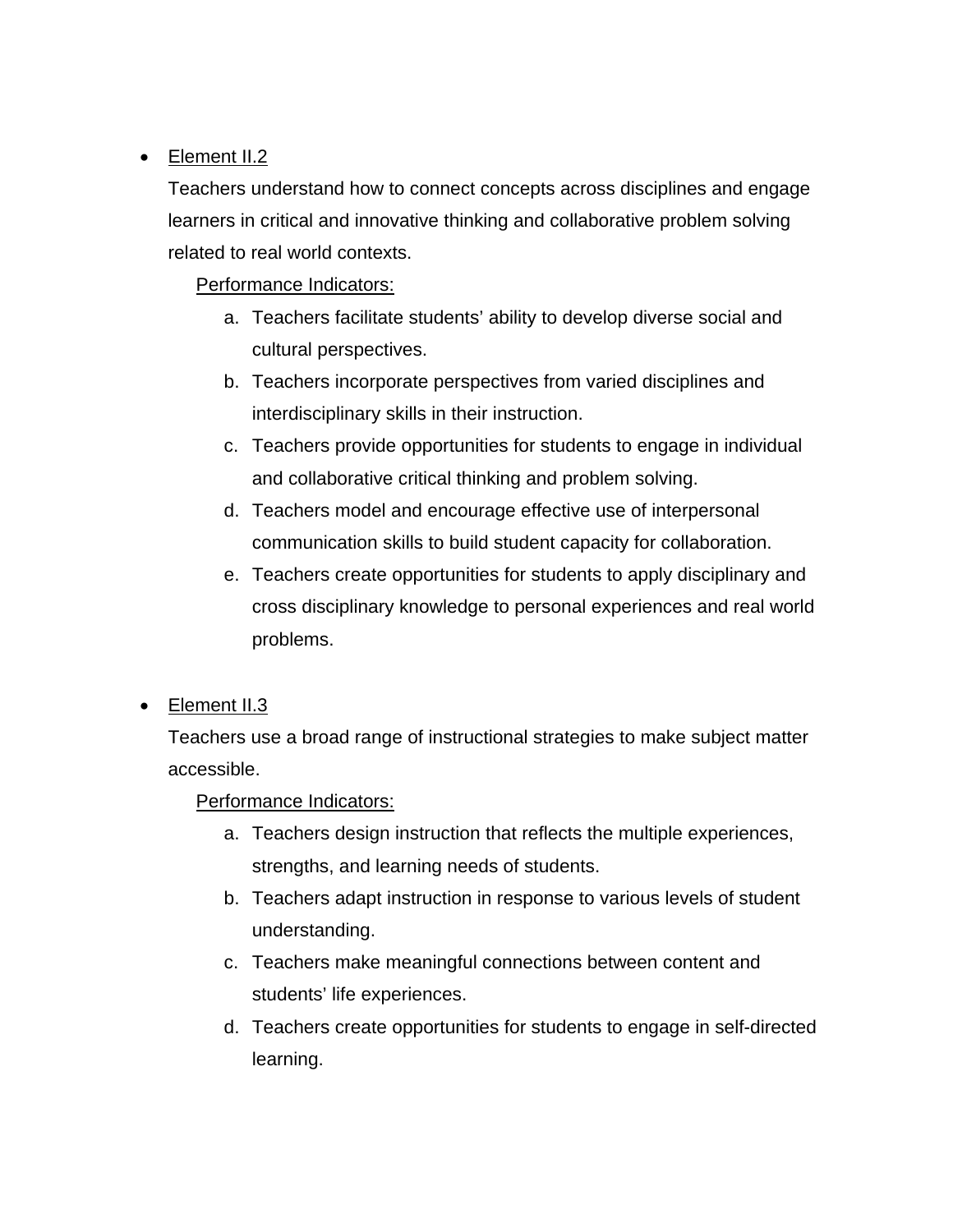## • Element II.4

Teachers establish goals and expectations for all students that are aligned with learning standards and allow for multiple pathways to achievement.

## Performance Indicators:

- a. Teachers design learning experiences that are aligned with learning standards.
- b. Teachers articulate clear learning objectives that align with learning standards.
- c. Teachers include opportunities for students' to achieve learning goals in a variety of ways.
- Element II.5

Teachers design relevant instruction that connects students' prior understanding and experiences to new knowledge.

- a. Teachers determine current levels of student understanding and knowledge of content through questioning techniques, discussion, and other methods.
- b. Teachers address common misconceptions in the content area through instructional methods.
- c. Teachers design learning experiences that connect students' prior knowledge and instruction to new content.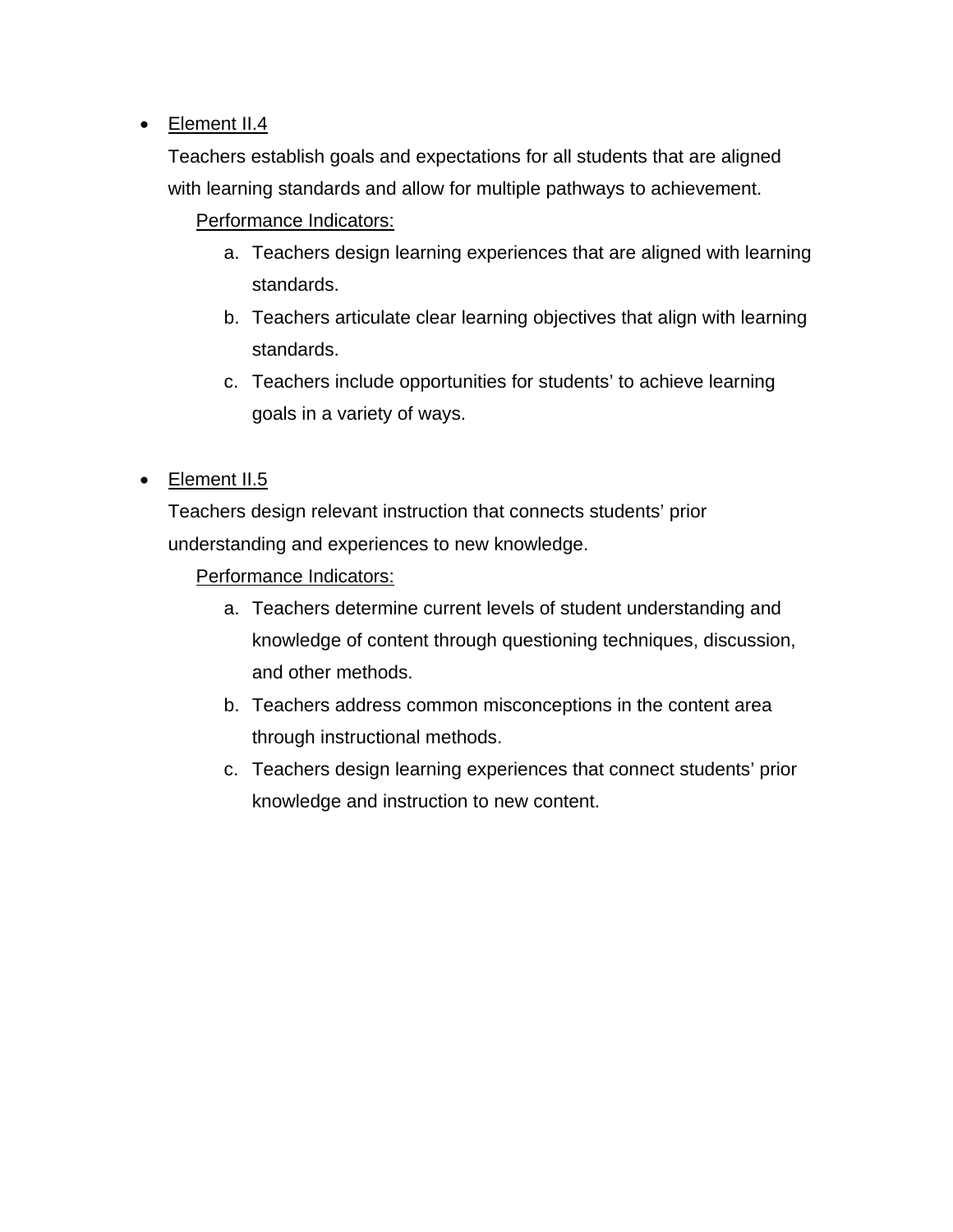## • Element II.6

Teachers evaluate and utilize curricular materials and other appropriate resources to promote student success in meeting learning goals.

- a. Teachers organize physical space to reflect an awareness of learner needs and curricular goals.
- b. Teachers incorporate a knowledge and understanding of technology in their lessons to enhance student learning.
- c. Teachers organize and effectively use time to achieve learning goals.
- d. Teachers select and adapt curricular materials to align with state standards and meet diverse learning needs.
- e. Teachers access appropriate resources to meet specific learning differences or needs.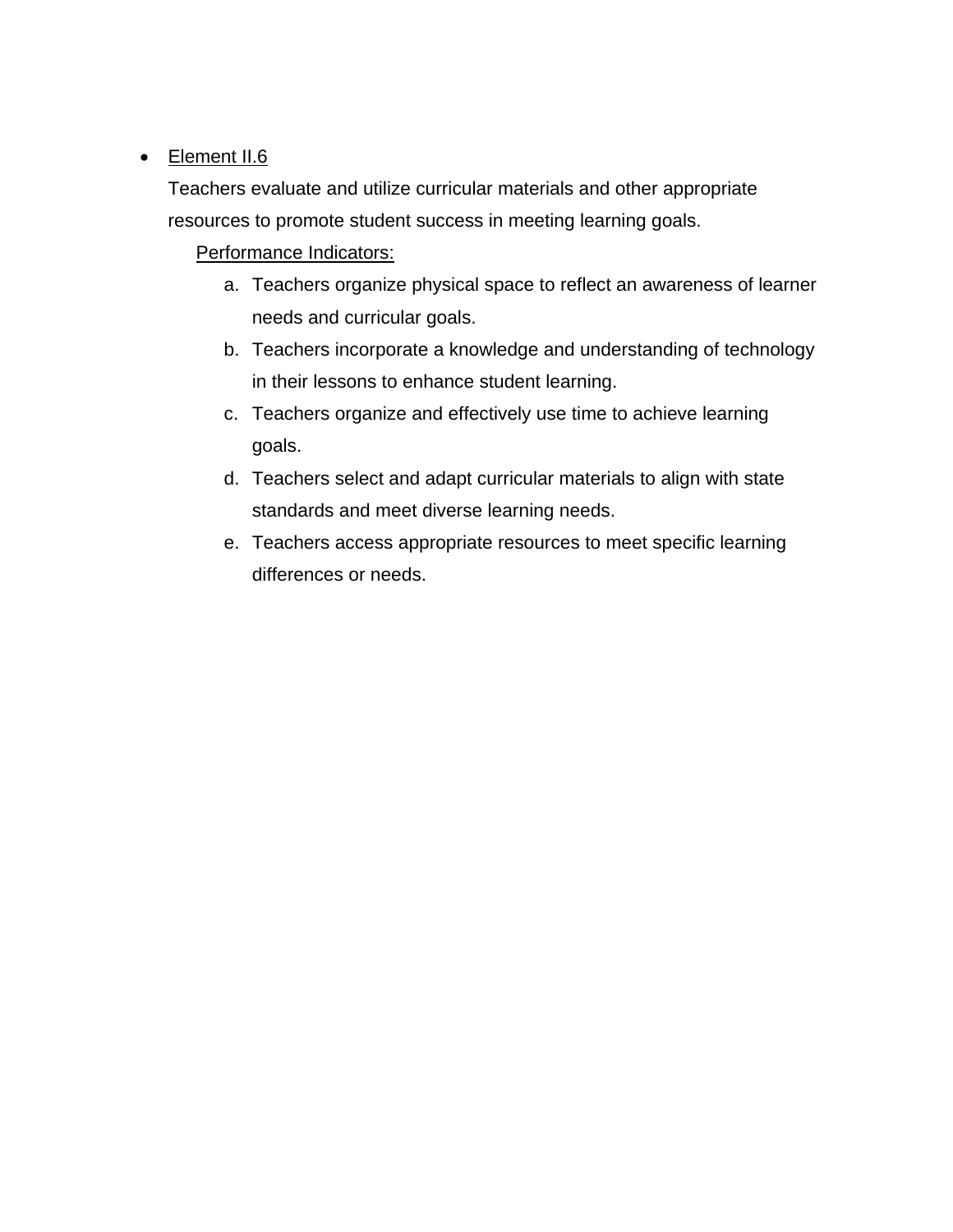### **Standard III: Instructional Practice**

#### **Teachers implement instruction that engages and challenges all students to meet or exceed the learning standards.**

• Element III.1

Teachers use research-based practices and evidence of student learning to provide developmentally appropriate and standards-driven instruction that motivates and engages students in learning.

### Performance indicators:

- a. Teachers align instruction to standards.
- b. Teachers implement instruction proven to be effective in prior research.
- c. Students are actively and cognitively engaged through teacher facilitation of student-to-student and student-to-teacher interactions.

## • Element III.2

Teachers communicate clearly and accurately with students to maximize their understanding and learning.

- a. Students understand directions and procedures.
- b. Teachers use a variety of questioning techniques to advance student learning and reflection.
- c. Students' comments and questions are acknowledged and utilized to advance learning.
- d. Students understand lesson content through teachers' use of oral, written and graphic methods.
- e. Teachers adjust communication in response to student needs.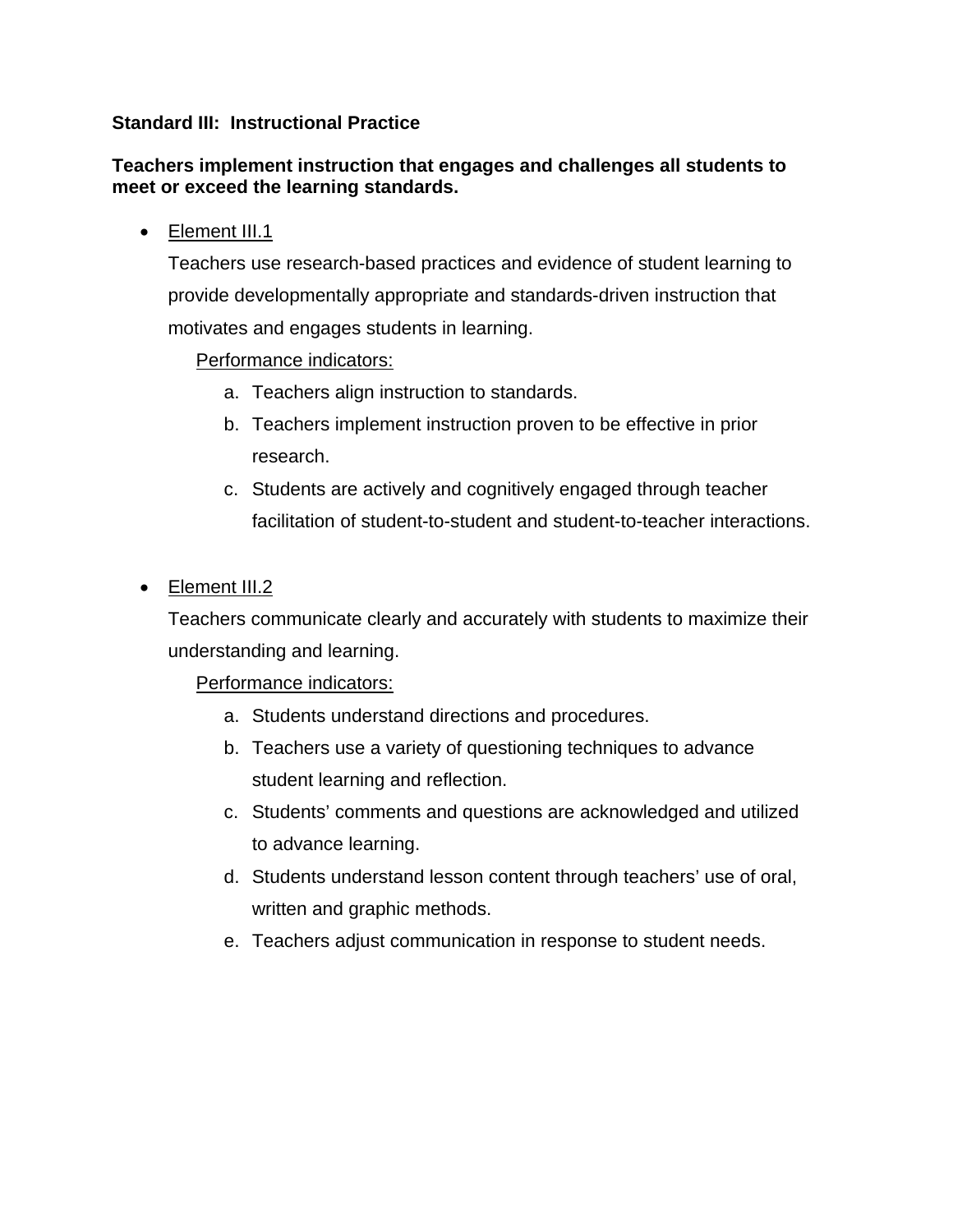## • Element III.3

Teachers set high expectations and create challenging learning experiences for students.

Performance indicators:

- a. Teachers articulate high expectations for all students.
- b. Students have a clear understanding of measures of success.
- c. Teachers challenge and support all students by incorporating various instructional strategies, experiences and resources.

• Element III.4

Teachers explore and use a variety of instructional approaches, resources, and technologies to meet diverse learning needs, engage students and promote achievement.

- a. Teachers use an understanding of students' diverse backgrounds to individualize interactions and differentiate instruction.
- b. Teachers incorporate instructional approaches and technologies to provide students with opportunities to demonstrate mastery of learning outcomes.
- c. Teachers incorporate into instruction motivating and meaningful opportunities to engage students in learning experiences.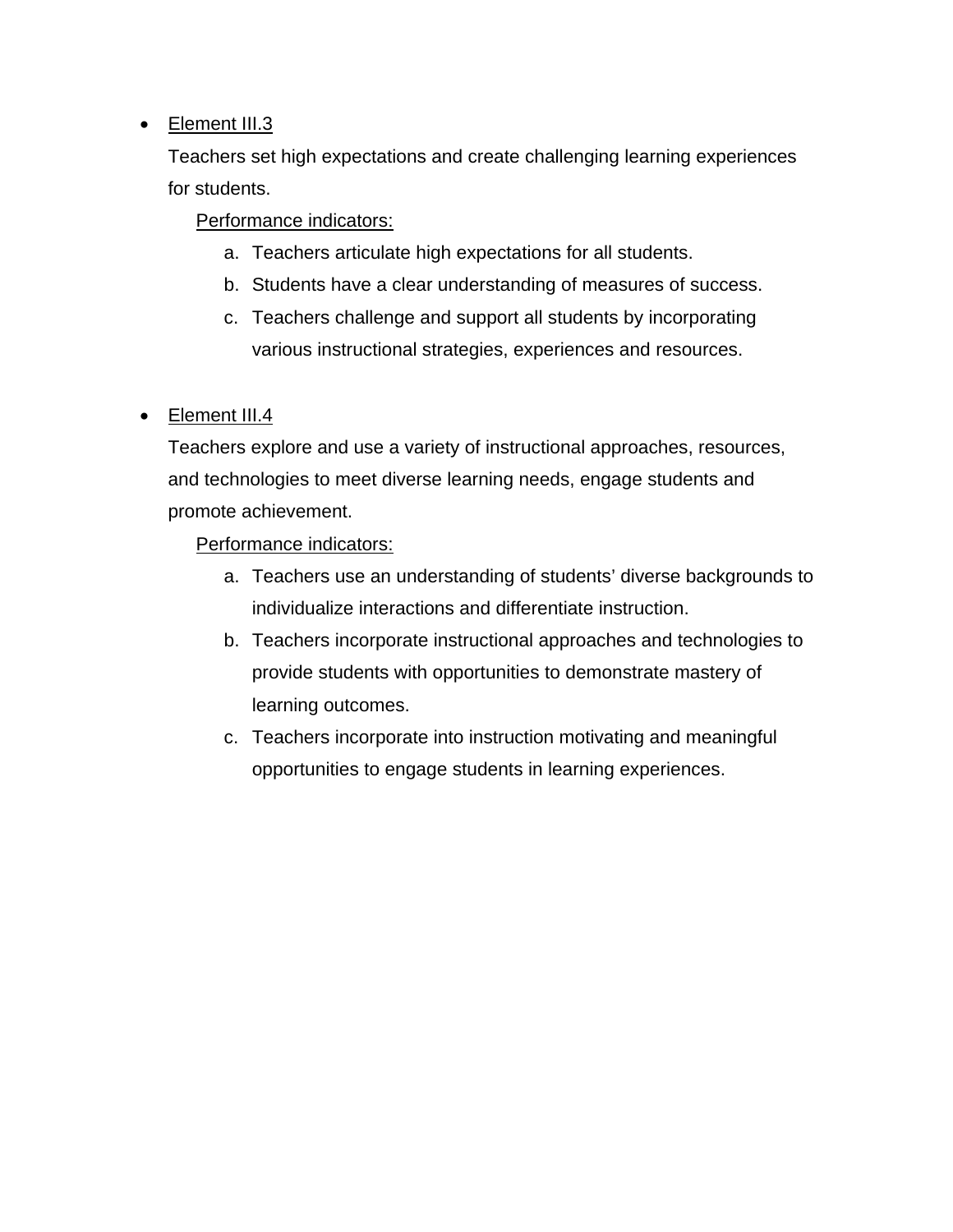## • Element III.5

Teachers engage students in the development of multi-disciplinary skills, such as communication, collaboration, critical thinking, and use of technology.

## Performance Indicators:

- a. Students synthesize and express ideas both in written and oral formats.
- b. Students work effectively with others, including those from diverse groups and with opposing points of view.
- c. Students make decisions, solve problems, and take actions as appropriate.
- d. Students solve problems and/or acquire new knowledge through creative and innovative approaches to learning.
- e. Students utilize technologies and resources to solve real world problems.

## • Element III.6

Teachers monitor and assess student progress, seek and provide feedback, and adapt instruction to student needs.

- a. Teachers utilize various types of formative assessment during instruction to monitor and check for student understanding and assess progress.
- b. Teachers seek and provide feedback during and after instruction.
- c. Teachers adjust the pace of instruction, focus of instruction, and method of delivery based on student progress.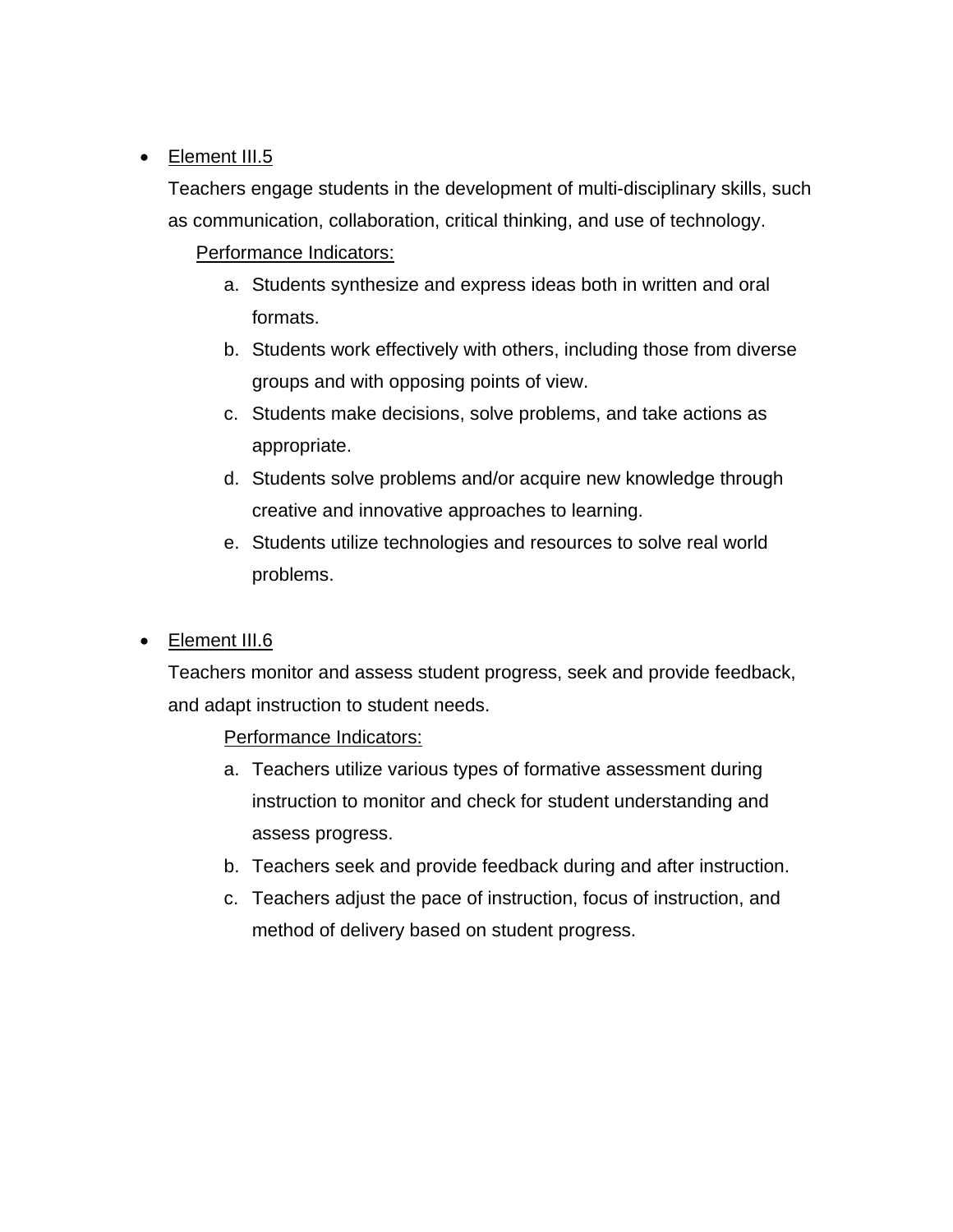#### **Standard IV: Learning Environment**

#### **Teachers work with all students to create a dynamic learning environment that supports achievement and growth.**

• Element IV.1

Teachers create a mutually respectful, safe, and supportive learning environment that is inclusive of every student.

## Performance Indicators:

- a. Teachers are caring and respectful in their interactions with students.
- b. Teachers embrace student diversity as an asset in the classroom.
- c. Teachers recognize and reinforce positive interactions among students.
- d. Teachers create a climate of acceptance and respect.
- e. Teachers create an environment where students show responsibility to and for one another.
- Element IV.2

Teachers create an intellectually challenging and stimulating learning environment.

- a. Teachers encourage students to set high standards and expectations for their own performance.
- b. Teachers motivate students to initiate their own learning and strive to achieve challenging learning goals.
- c. Teachers promote students' curiosity and enthusiasm for learning.
- d. Students are actively engaged in learning.
- e. Students openly express their ideas.
- f. Students show pride in their work and accomplishments.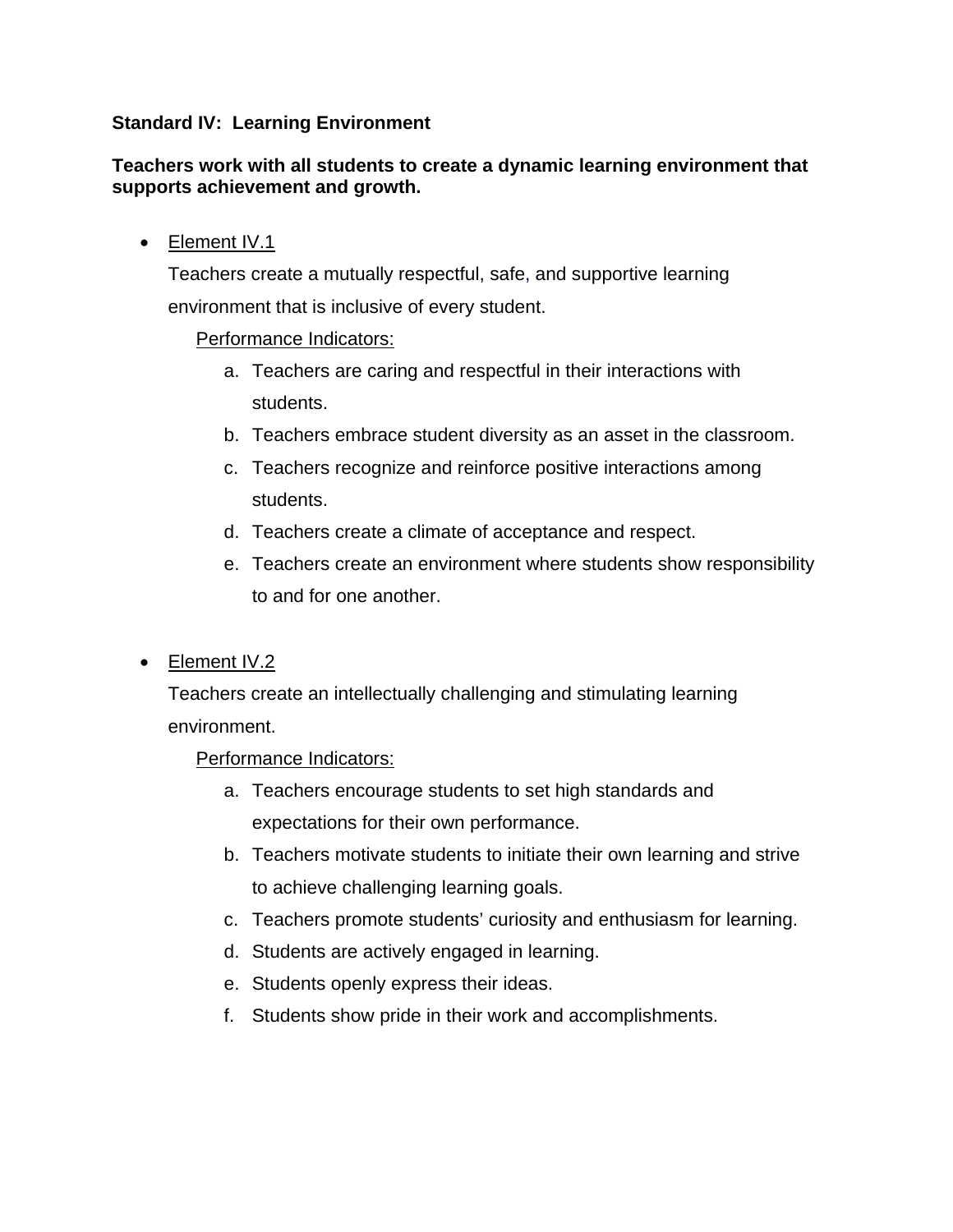## • Element IV.3

Teachers manage the learning environment for the effective operation of the classroom.

## Performance Indicators:

- a. Teachers establish, communicate, and maintain clear standards and expectations for student behavior.
- b. Teachers develop, implement, and adapt routines and procedures to manage activities and transitions.
- c. Teachers facilitate instructional groupings to maximize student participation, cooperation, and learning.
- d. Students exhibit respectful classroom interactions.
- Element IV.4

Teachers organize and utilize available resources (e.g. physical space, time, technology) to create a safe and productive learning environment.

- a. Teachers arrange and adapt the physical environment to accommodate individual and group learning needs.
- b. Teachers ensure that all students have equitable access to available resources and technologies.
- c. Teachers effectively use the services and skills of available volunteers and paraprofessionals.
- d. Teachers know and implement policies and procedures to ensure student safety.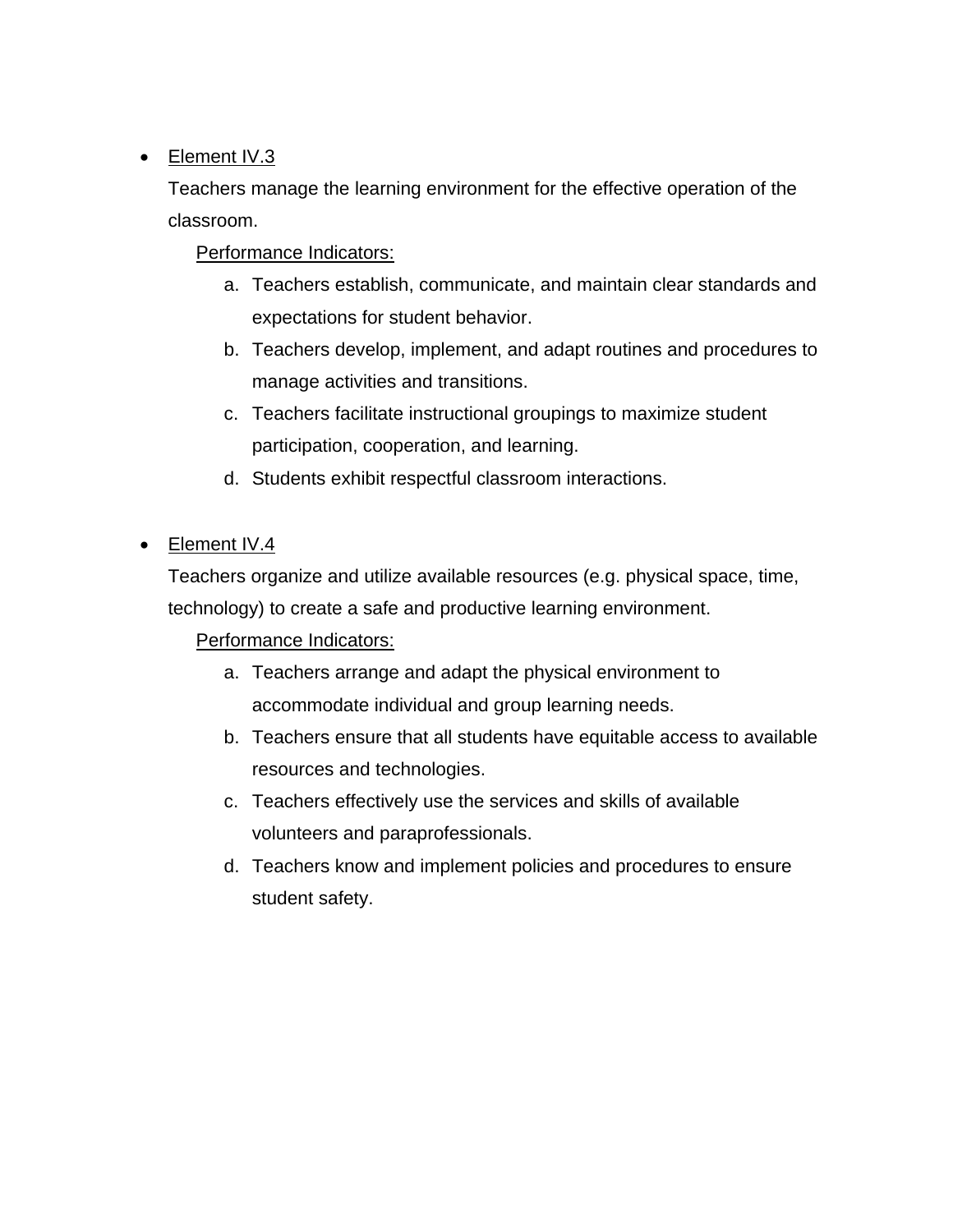## **Standard V: Assessment for Student Learning**

#### **Teachers use multiple measures to assess and document student growth, evaluate instructional effectiveness, and modify instruction.**

• Element V.1

Teachers design, adapt, select, and use a range of assessment tools and processes to measure and document student learning and growth.

- a. Teachers use appropriate diagnostic and ongoing assessment to establish learning goals and inform instruction.
- b. Teachers use formative assessment to inform teaching and learning.
- c. Teachers use summative assessment to measure and record student achievement.
- d. Teachers design assessments that are aligned with curricular and instructional goals.
- e. Teachers design and adapt assessments that accurately determine mastery of student skills and knowledge.
- f. Teachers use multiple measures and multiple formats, including available technology, to assess and document student performance.
- g. Teachers implement required assessment accommodations and modifications.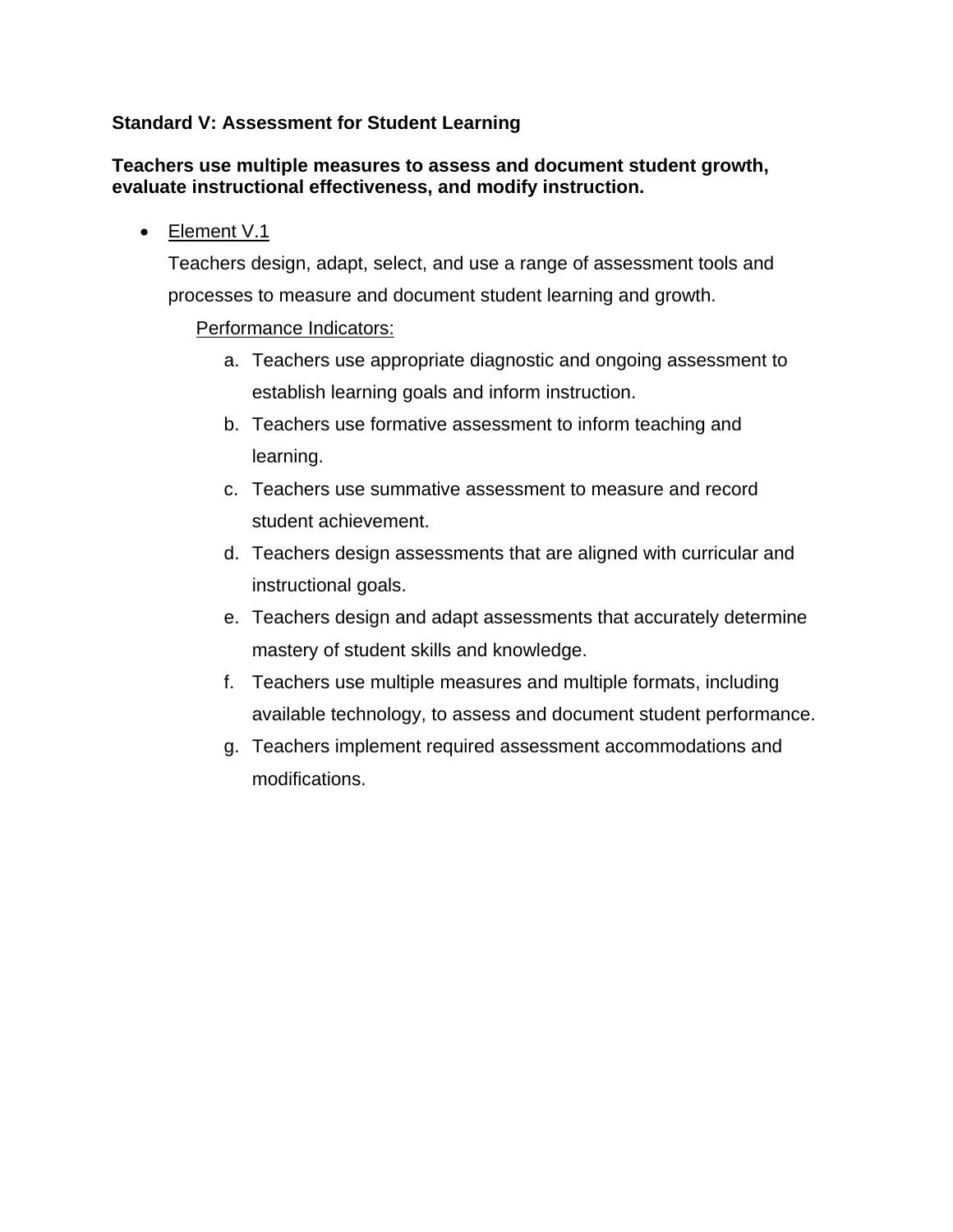## • Element V.2

Teachers understand, analyze, interpret, and use assessment data to monitor student progress and to plan and differentiate instruction.

## Performance Indicators:

- a. Teachers analyze data accurately.
- b. Teachers provide timely feedback to engage students in selfreflection and self-improvement.
- c. Teachers use assessment data to set goals and design and differentiate instruction.
- d. Teachers engage students in self-assessment of their learning goals, strategies and outcomes.
- Element V.3

Teachers communicate information about various components of the assessment system

## Performance Indicators:

- a. Teachers provide access to information on student assessments.
- b. Teachers provide appropriate information and interpretation of various assessment data.
- Element V.4

Teachers reflect upon and evaluate the effectiveness of their comprehensive assessment system to adjust assessment and plan instruction accordingly.

- a. Teachers demonstrate an understanding of assessment measures, grading, and procedures.
- b. Teachers develop a plan for their overall assessment system.
- c. Teachers use their plans and assessment data to adjust teaching and assessment practices.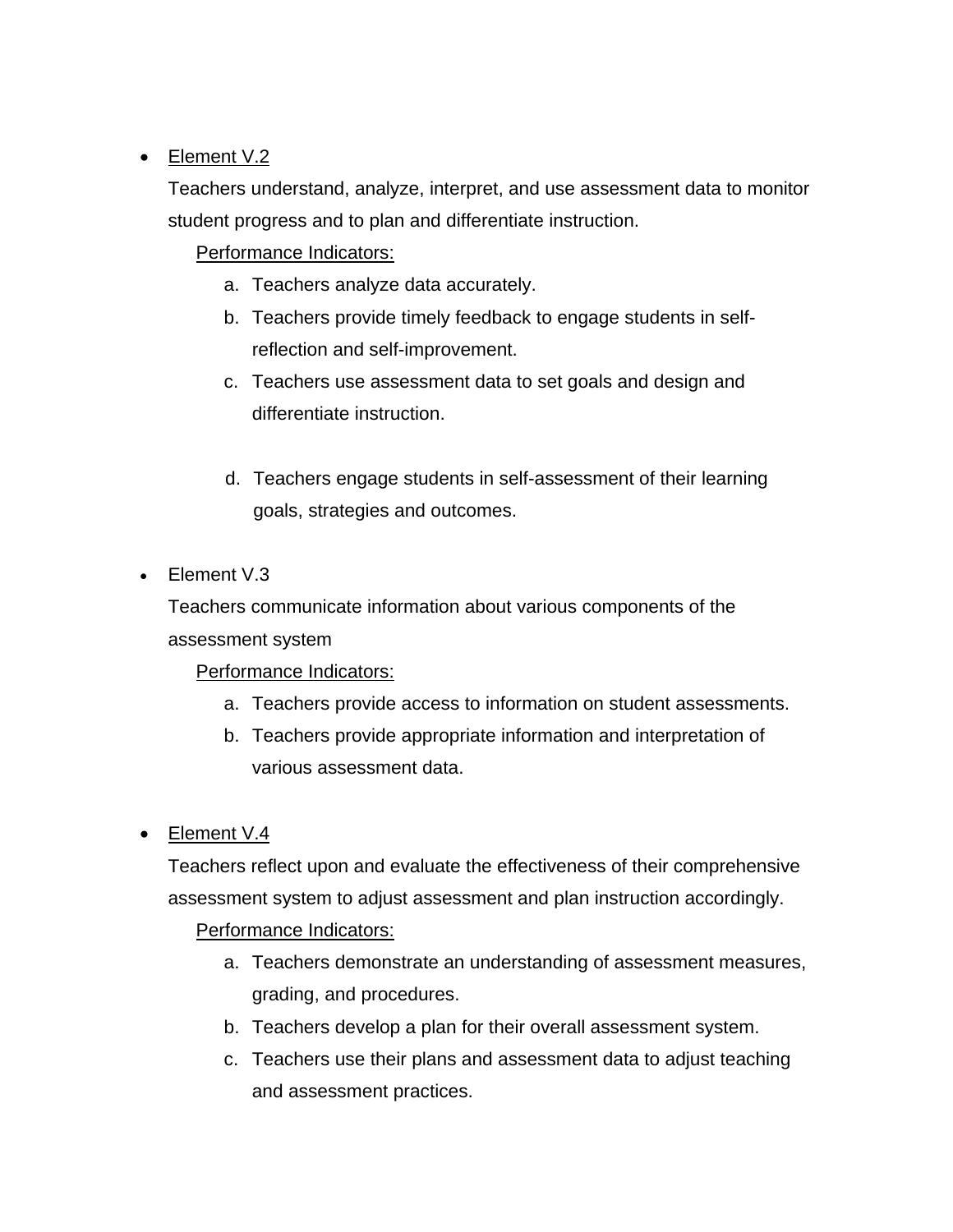## • Element V.5

Teachers prepare students to understand the format and directions of assessments used and the criteria by which the students will be evaluated. Performance Indicators:

- a. Teachers communicate the purposes of the assessments they use.
- b. Teachers prepare all students for the demands of particular assessment formats, and appropriately modify assessments or testing conditions for students with exceptional learning needs.
- c. Teachers articulate assessment criteria to students and provide parameters for success.
- d. Teachers equip students with assessment skills and strategies.
- e. Students practice various formats of assessments using authentic curriculum.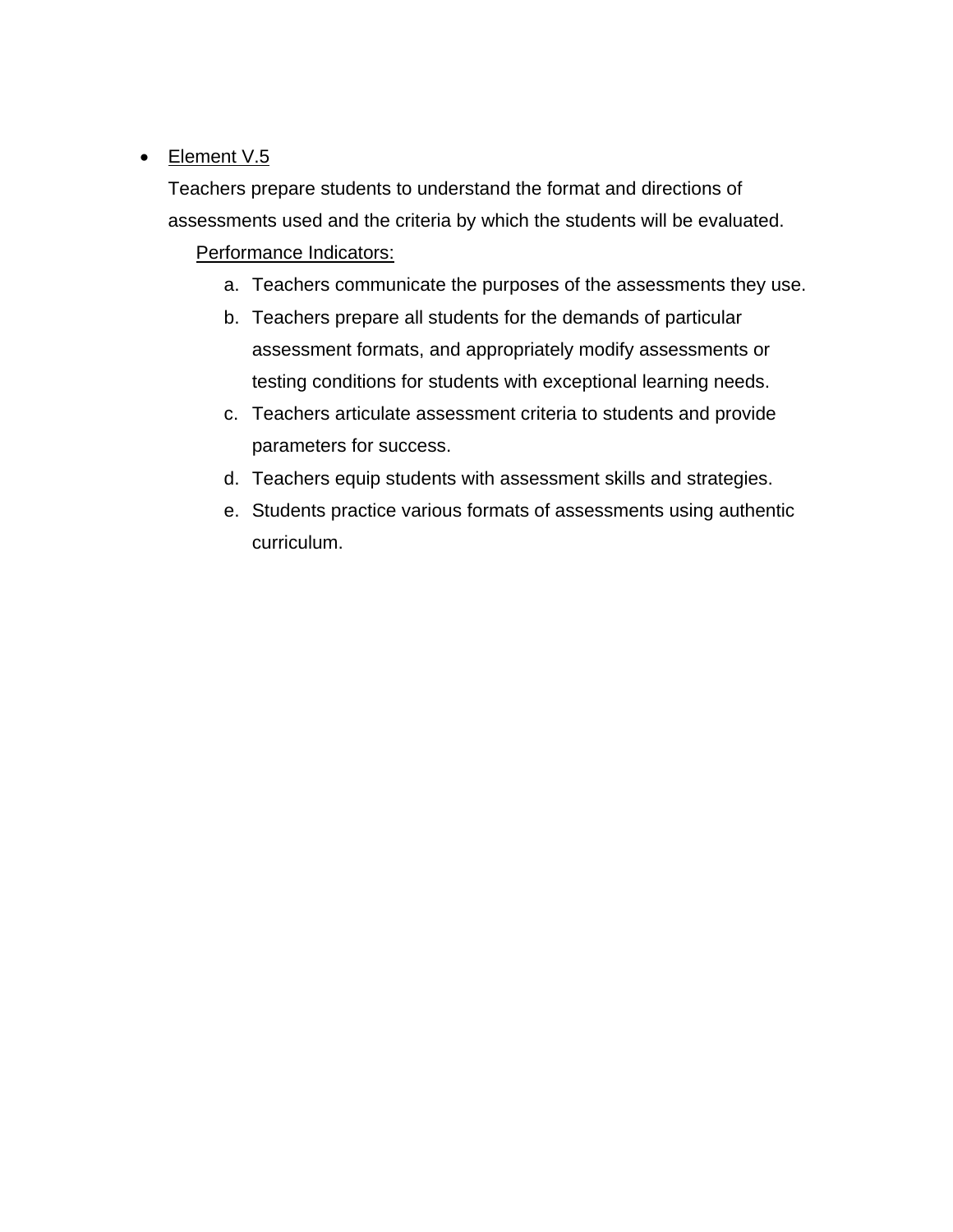## **Standard VI: Professional Responsibilities and Collaboration**

### **Teachers demonstrate professional responsibility and engage relevant stakeholders to maximize student growth, development, and learning.**

• Element VI.1

Teachers uphold professional standards of practice and policy as related to students' rights and teachers' responsibilities.

- a. Teachers demonstrate a high standard of honesty, integrity, ethical conduct, and confidentiality when interacting with students, families, colleagues, and the public.
- b. Teachers are proactive and advocate to meet the needs of students.
- c. Teachers use self-reflection and stakeholder feedback to inform and adjust professional behavior.
- d. Teachers advocate, model, and manage safe, legal, and ethical use of information and technology, including respect for intellectual property and the appropriate documentation of sources.
- e. Teachers complete training in response to State and local requirements and jurisdictions.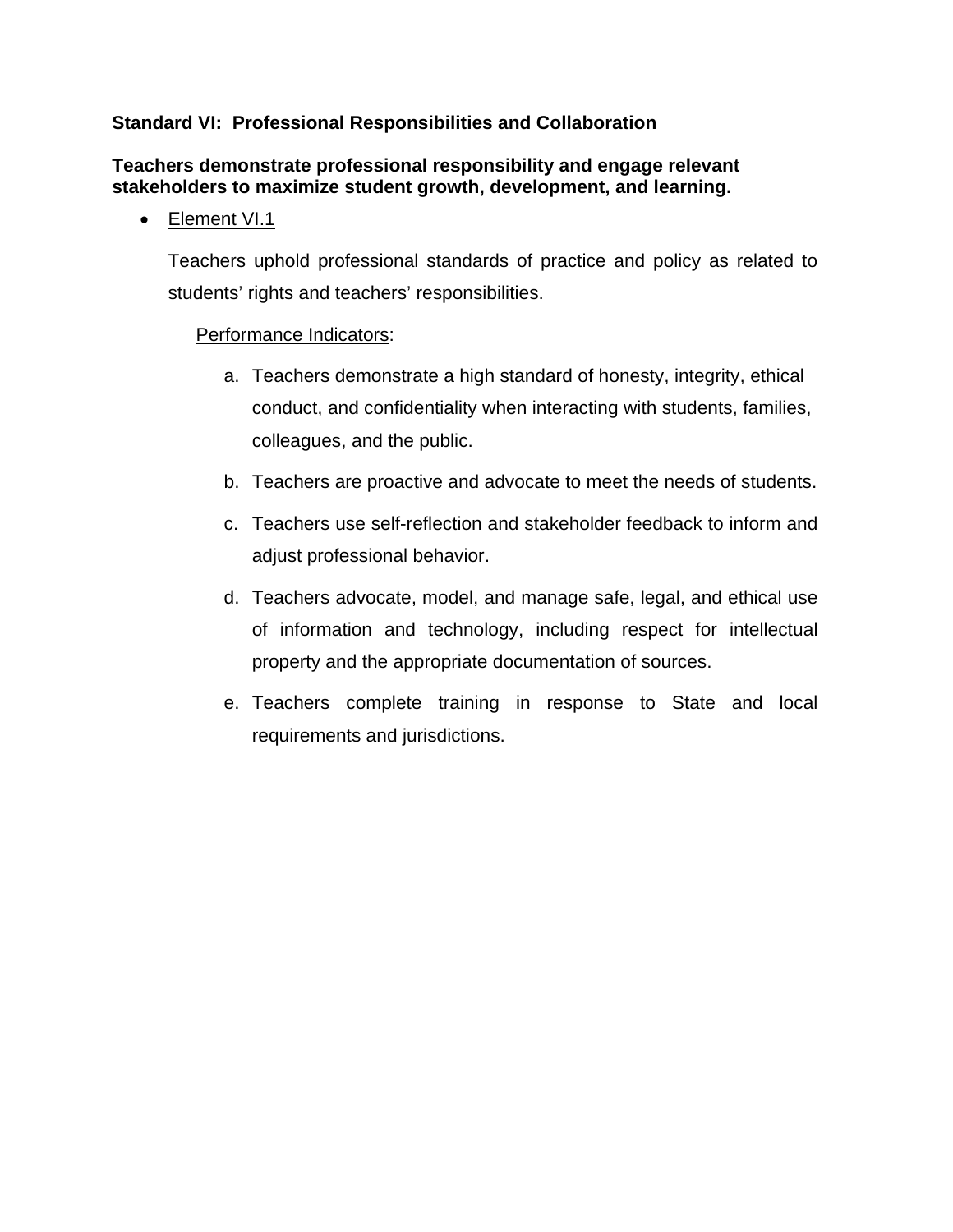## • Element VI.2

Teachers engage and collaborate with colleagues and the community to develop and sustain a common culture that supports high expectations for student learning.

- a. Teachers support and promote the shared school and district vision and mission to support school improvement.
- b. Teachers participate actively as part of an instructional team.
- c. Teachers share information and best practices with colleagues to improve practice.
- d. Teachers demonstrate an understanding of the school as an organization within a historical, cultural, political, and social context.
- e. Teachers collaborate with others both within and outside the school to support student growth, development, and learning.
- f. Teachers collaborate with the larger community to access and share learning resources.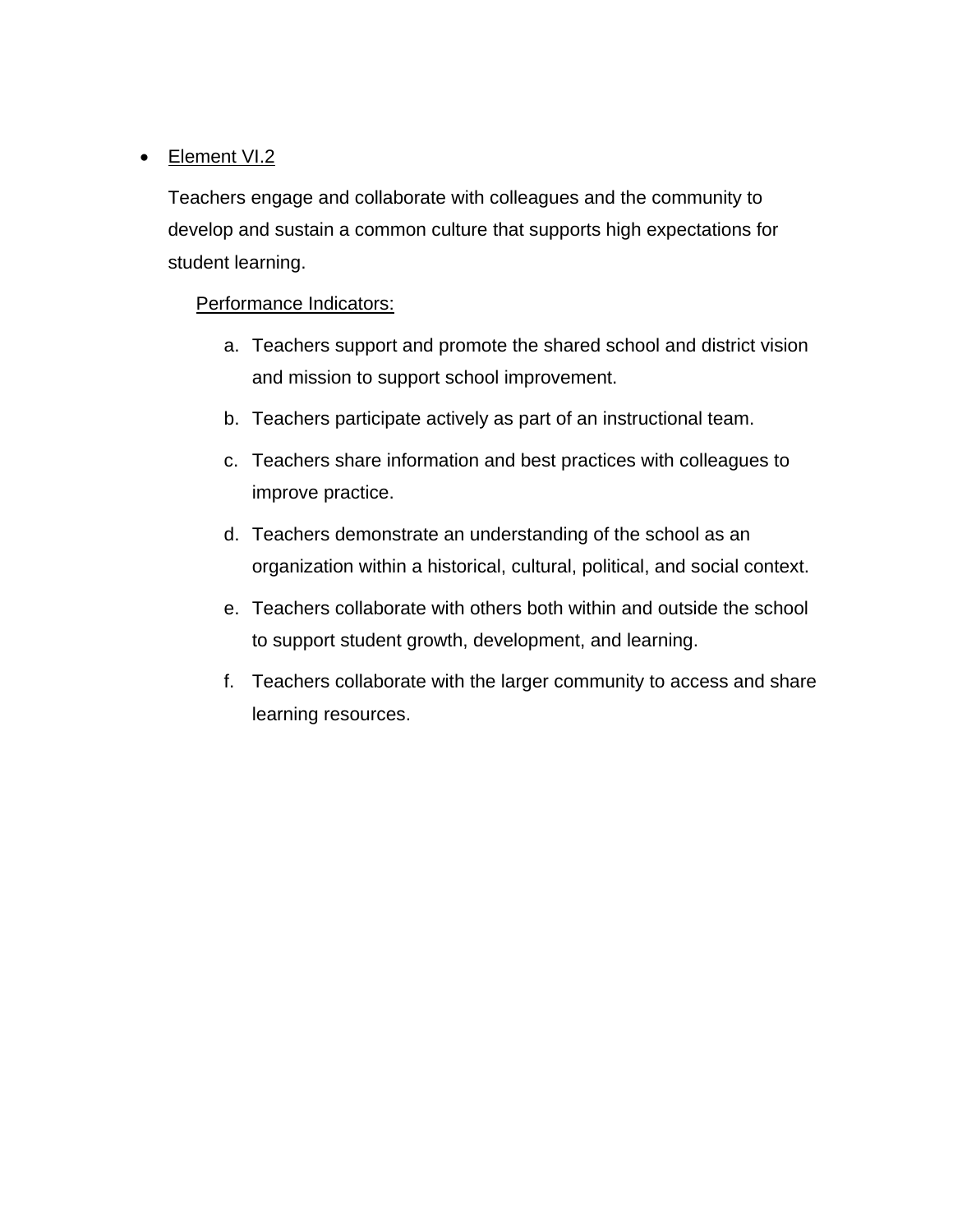## Element VI.3

Teachers communicate and collaborate with families, guardians, and caregivers to enhance student development and success.

#### Performance Indicators:

- a. Teachers invite families, guardians, and caregivers to share information to enhance and increase student development and achievement.
- b. Teachers communicate student performance and progress in various ways and provide opportunities for discussion.
- c. Teachers suggest strategies and ways in which families can participate in and contribute to their student's education.

#### • Element VI.4

Teachers manage and perform non-instructional duties in accordance with school district guidelines or other applicable expectations.

- a. Teachers collect required data and maintain timely and accurate records (e.g. planbooks, lunch counts, attendance records, student records, etc.)
- b. Teachers manage time and attendance in accordance with established guidelines.
- c. Teachers maintain classroom and school resources and materials.
- d. Teachers participate in school and district events.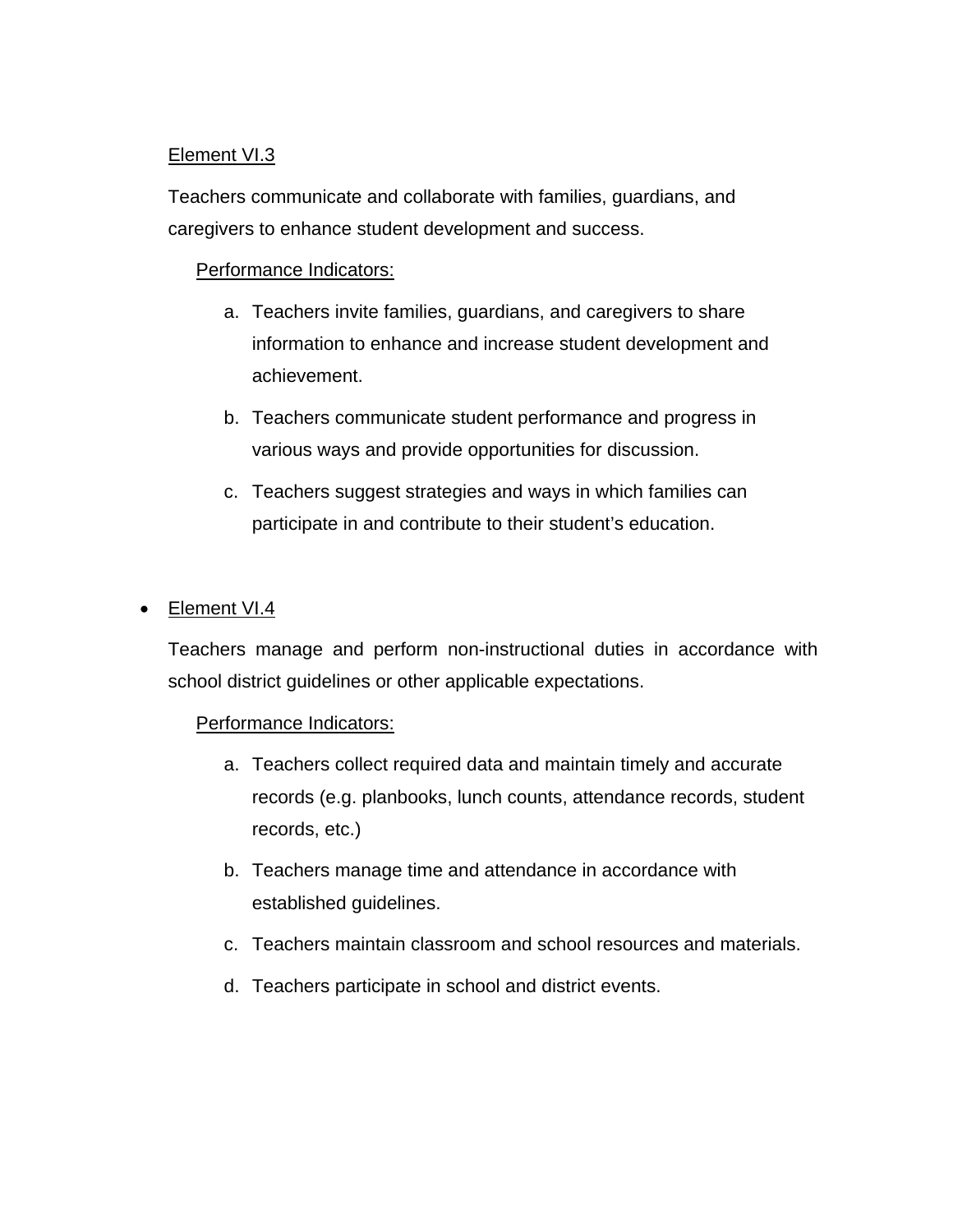#### • Element VI.5

Teachers understand and comply with relevant laws and policies as related to students' rights and teachers' responsibilities.

- a. Teachers communicate relevant regulations and policies to stakeholders.
- b. Teachers maintain confidentiality regarding student records and information.
- c. Teachers report instances of child abuse, safety violations, bullying, and other concerns in accordance with regulations and policies.
- d. Teachers adhere to board policies, district procedures, and contractual obligations.
- e. Teachers access resources to gain information about standards of practice, relevant law, and policy as they relate to students' rights and teachers' responsibilities.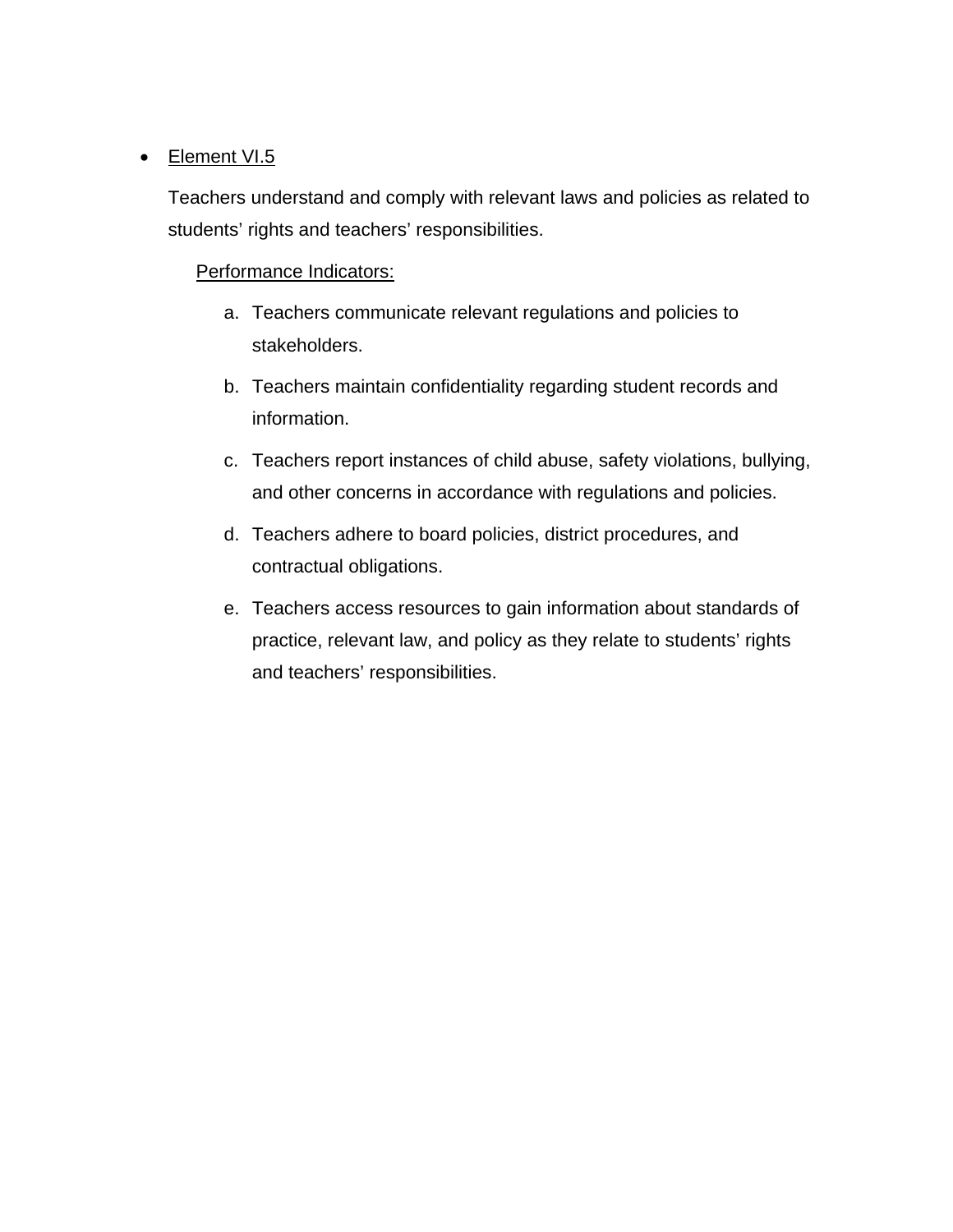## **Standard VII: Professional Growth**

## **Teachers set informed goals and strive for continuous professional growth.**

• Element VII.1

Teachers reflect on their practice to improve instructional effectiveness and guide professional growth.

## Performance Indicators:

- a. Teachers examine and analyze formal and informal evidence of student learning.
- b. Teachers recognize the effect of their prior experiences and possible biases on their practice.
- c. Teachers use acquired information to identify personal strengths and weaknesses and to plan professional growth.
- Element VII.2

Teachers set goals for and engage in ongoing professional development needed to continuously improve teaching competencies.

- a. Teachers set goals to enhance personal strengths and address personal weaknesses in teaching practice.
- b. Teachers engage in opportunities for professional growth and development.